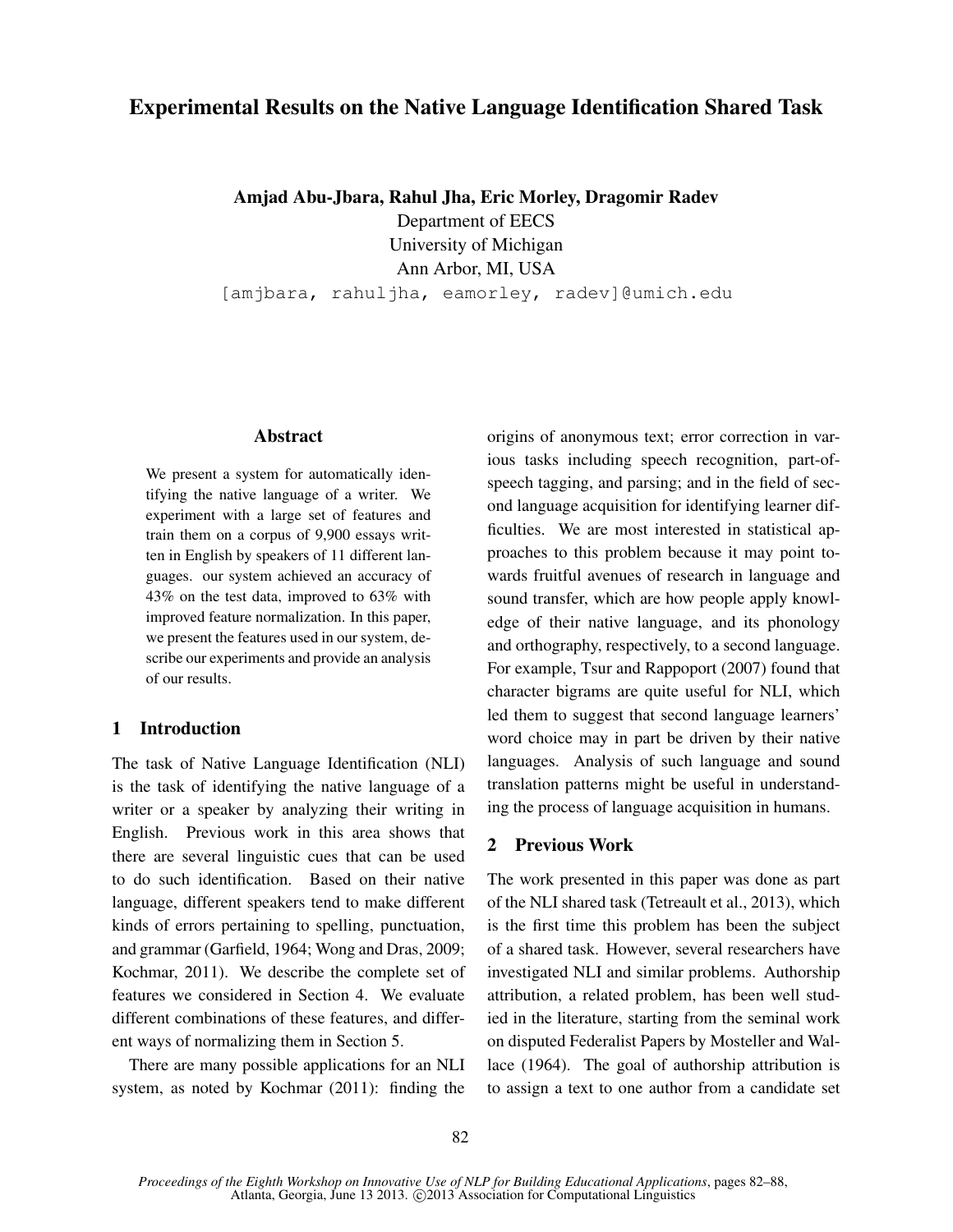of authors. This technique has many applications, and has recently been used to investigate terrorist communication (Abbasi and Chen, 2005) and digital crime (Chaski, 2005). The goal of NLI somewhat similar to authorship attribution, in that NLI attempts to distinguish between candidate communities of people who share a common cultural and linguistic background, while authorship attribution distinguishes between candidate individuals.

In the earliest treatment of this problem, Koppel et al. (2005) used stylistic text features to identify the native language of an author. They used features based on function words, character n-grams and errors and idiosyncrasies such as spelling errors and non-standard syntactic constructions. They experimented on a dataset with essays written by nonnative English speakers from five countries, Russia, Czech Republic, Bulgaria, France and Spain, with 258 instances from each dataset. They trained a multi-class SVM model using the above features and reported 10-fold cross validation accuracy of 80.2%.

Tsur and Rappoport (2007) studied the problem of NLI with a focus on *language transfer*, i.e. how a seaker's native language affects the way in which they acquire a second language, an important area in Second Language Acquisition research. Their feature analysis showed that character bigrams alone can lead to a classification accuracy of about 66% in a 5-class task. They concluded that the choice of words people make when writing in a second language is highly influenced by the phonology of their native language.

Wong and Dras (2009) studied syntactic errors derived from contrastive analysis as features for NLI. They used the five languages from Koppel et al. (2008) along with Chinese and Japanese, but did not find an improvement in classification accuracy by adding error features based on contrastive analysis. Later, Wong and Dras (2011) studied a more general set of syntactic features and showed that adding these features improved the accuracy significantly. They also investigated classification models based on LDA (Wong et al., 2011), but did not find them

to be useful overall. They did, however, notice that some of the topics were capturing information that would be useful for identifying particular native languages. They also proposed the use of adaptor grammars (Johnson et al., 2007), which are a generalization of probabilistic context-free grammars, to capture collocational pairings. In a later paper, Wong et al. explored the use of adapter grammars in detail (Wong et al., 2012) and showed that an extension of adaptor grammars to discover collocations beyond lexical words can produce features useful for the NLI task.

## 3 Dataset

The experiments for this paper were performed using the TOEFL11 dataset (Blanchard et al., 2013) provided as part of the shared task. The dataset contains essays written in English from native speakers of 11 languages (Arabic, Chinese, French, German, Hindi, Italian, Japanese, Korean, Spanish, Telugu, and Turkish). The corpus contains 12,099 essays per language sampled evenly from 8 prompts or topics. This dataset was designed specifically to support the task of NLI and addresses some of the shortcomings of earlier datasets used for research in this area. Specifically, the dataset has been carefully selected in order to maintain consistency in topic distributions, character encodings and annotations across the essays from different native languages. The data was split into three data sets: a training set comprising 9,900 essays, a development set comprising 1,100 essays, and a test set comprising 1,100 essays.

#### 4 Approach

We addressed the problem as a supervised, multiclass classification task. We trained a Support Vector Machine (SVM) classifier on a set of lexical, syntactic and dependency features extracted from the training data. We computed the minimum and maximum values for each of the features and normalized the values by the range (max - min). Here we describe the features in turn.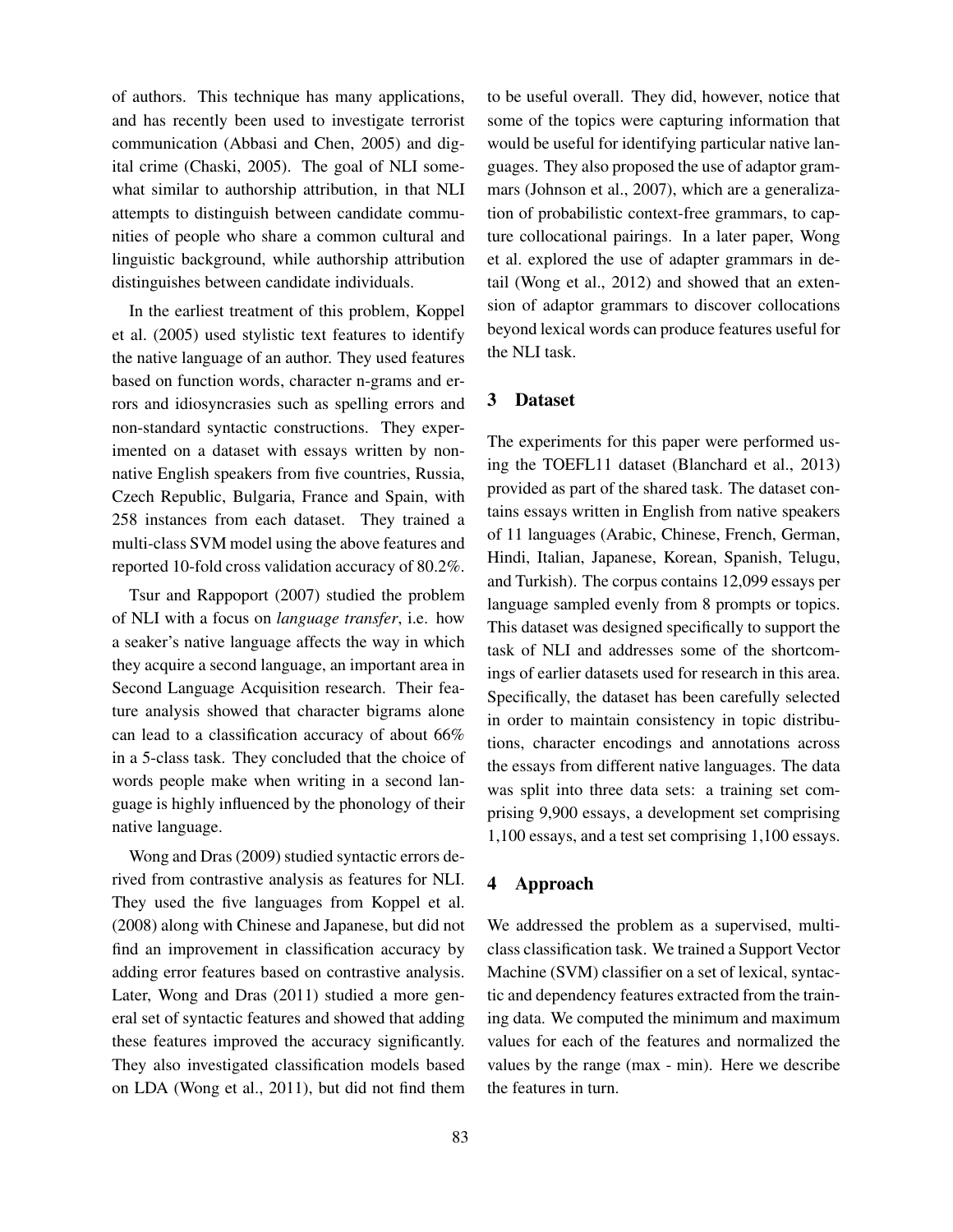Character and Word N-grams Tsur and Rappoport (2007) found that character bigrams were useful for NLI, and they suggested that this may be due to the writer's native language influencing their choice of words. To reflect this, we compute features using both characters and word N-grams. For characters, we consider 2,3 and 4-grams, with padding characters at the beginning and end of each sentence. The features are generated over the entire training data, i.e., every n-gram occurring in the training data is used as a feature. Similarly, we create features with 1,2 and 3-grams of words. Each word n-gram is used as a separate feature. We explore both binary features for each character or word n-gram, as well as normalized count features.

Part-Of-Speech N-grams Several investigations, for example those conducted by Kochmar (2011) and Wong and Dras (2011), have found that part-ofspeech tags can be useful for NLI. Therefore we include part-of-speech (POS) n-grams as features. We parse the sentences with the Stanford Parser (Klein and Manning, 2003) and extract the POS tags. We use binary features describing the presence or absence of POS bigrams in a document, as well as numerical features describing their relative frequency in a document.

Function Words Koppel et al. (2005) found that function words can help identify someone's native language. To this end, we include a categorical feature for the presence of function words that are included in list of 321 function words.

Use of punctuation Based on our experience with speakers of native languages, as well as Kochmar's (2011) observations of written English produced by Germanic and Romance language speakers, we suspect that speakers of different native languages use punctuation in different ways, presumably based on the punctuation patterns in their native language. For example, comma placement differs between German and English, and neither Chinese nor Japanese requires a full stop at the end of every sentence. To capture these kinds of patterns, we create two features for each essay: the number of punctuation marks used per sentence, and the number of punctuation marks used per word.

Number of Unique Stems Speakers of different native languages might differ in the amount of vocabulary they use when communicating in English. We capture this by counting the number of unique stems in each essay and using this as an additional feature. The hypothesis here is that depending on the similarity of the native language with English, the presence of common words, and other cultural cues, people with different native language might have access to different amounts of vocabulary.

Misuse of Articles We count instances in which the number of an article is inconsistent with the associated noun. To do so, we fist identify all the *det* dependency relations in the essay. We then compute the ratio of *det* relations between 'a' or 'an' and a plural noun (NNS), to all *det* relations. We also count the ratio of *det* relations between 'a' or 'an' and an uncountable noun, to all *det* relations. We do this using a list of 288 uncountable nouns.<sup>1</sup>

Capitalization The writing systems of some languages in the data set, for example Telugu, do not include capitalization. Furthermore, other languages may use capitalization quite differently from English, for example German, in which all nouns are capitalized, and French, in which nationalities are not. Character capitalization mistakes may be common in the text written by the speakers of such languages. We compute the ratio of words with at least two letters that are written in all caps to identify excessive capitalization. We also count the relative frequency of capitalized words that appear in the middle of a sentence that are not tagged as proper nouns by the part of speech tagger.

Tense and Aspect Frequency Verbal tense and aspect systems vary widely between languages. English has obligatory tense (past, present, future) and

<sup>1</sup> http://www.englishclub.com/vocabulary/nounsuncountable-list.htm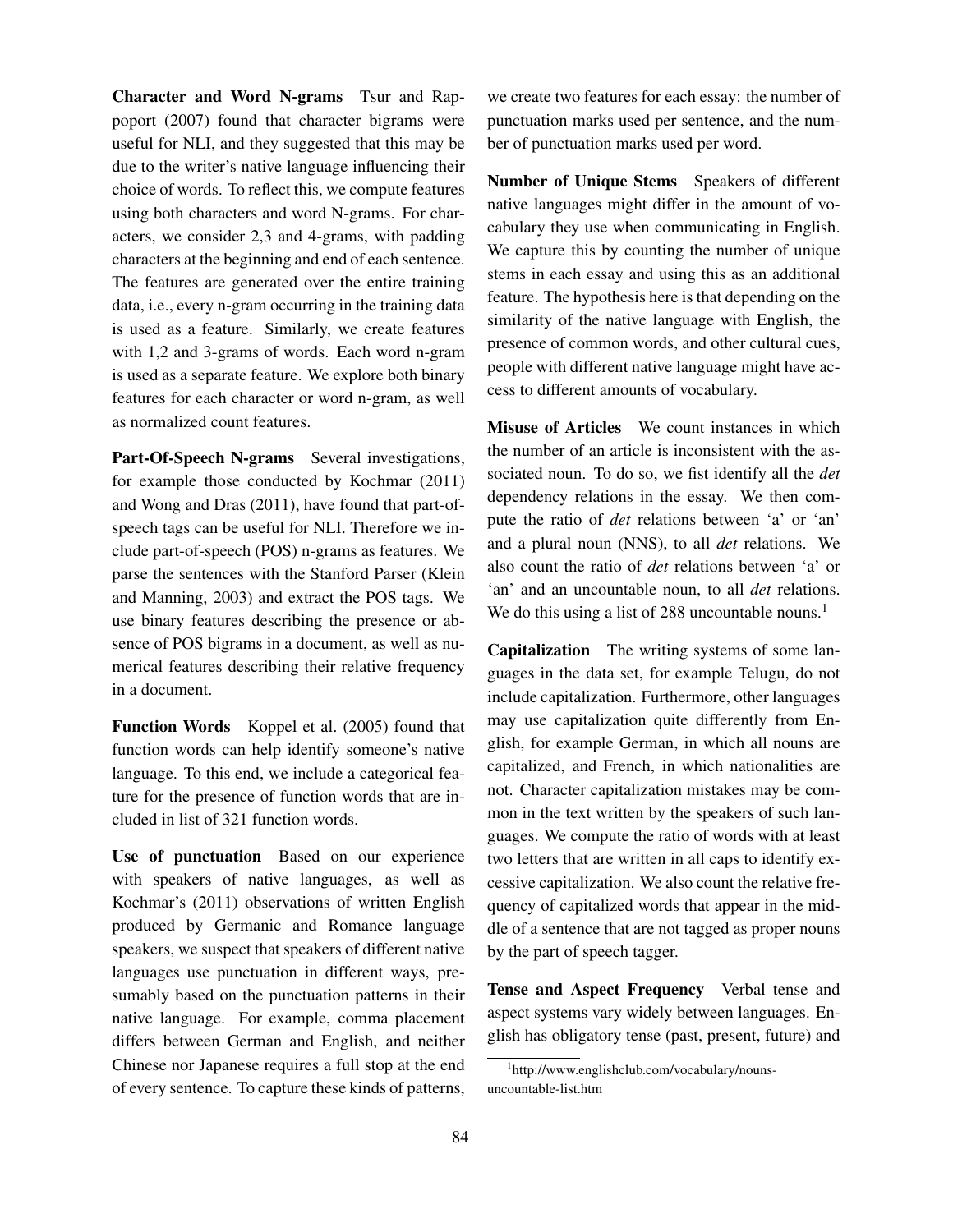aspect (imperfect, perfect, progressive) marking on verbs. Other languages, for example French, may require verbs to be marked for tense, but not aspect. Still other languages, for example Chinese, may use adverbials and temporal phrases to communicate temporal and aspectual information. To attempt to capture some of the ways learners of English may be influenced by their native language's system of tense and aspect, we compute two features. First, we compute the relative frequency of each tense and aspect in the article from the counts of each verb POS tags (ex. VB, VBD, VBG). We also compute the percentage of sentences that contain verbs of different tenses or aspect, again using the verb POS tags.

Missing Punctuation We compute the relative frequency of sentences that include an introductory phrase (e.g. however, furthermore, moreover) that is not followed by a comma. We also count the relative frequency of sentences that start with a subordinating conjunction (e.g. sentences starting with if, after, before, when, even though, etc.), but do not contain a comma.

Average Number of Syllables We count the number of syllables per word and the ratio of words with three or more syllables. To count the number of syllables in a word, we used a perl module that estimates the number of syllables by applying a set of hand-crafted rules.<sup>2</sup>.

Arc Length We calculate several features pertaining to dependency arc length and direction. We parse each sentence separately, using the Stanford Dependency Parser, and then compute a single value for each of these features for each document. First, we simply compute the percentage of arcs that point left or right (PCTARCL, PCTARCR). We also compute the minumum, maximum, and mean dependency arc length, ignoring arc direction. We also compute similar features for typed dependencies: the minimum, maximum, and mean dependency arc length for each typed dependency; and the percentage of arcs for each typed dependency that go to the left or right.

Downtoners and Intensifiers We compute three features to describe the use of downtoners, and three for intensifiers in each document. First, we count the number of downtoners or intensifiers in a given document. $3$  We normalize this count by the number of tokens, types, and sentences in the document to yield the three features capturing the use of downtoners or intensifiers.

Production Rules We compute a set of features to describe the relative frequency of production rules in a given document. First, we parse each sentence using the Stanford Parser, using the default English PCFG (Klein and Manning, 2003). We then count all non-terminal production rules in a given document, and report the relative frequency of each production rule in that document.

Subject Agreement We count the number of sentences in which there appears to be a mistake in subject agreement. To do this, we first identify *nsubj* and *nsubjpass* dependency relationships. Of these dependencies, we count ones meeting the following criteria as mistakes: a third person singular present tense verb with a nominal that is not third person singular, and a third person singular subject with a present tense verb not marked as third person singular. We then normalize the count of errors by the total number of nsubj and nsubj pass dependencies in the document, and the number of sentences in the document to produce two features.

Words per Sentence We compute both the number of tokens per line and the number of types per

<sup>2</sup> http://search.cpan.org/dist/Lingua-EN-Syllable/Syllable.pm

<sup>3</sup>The words we count as downtoners are: 'almost', 'alot', 'a lot', 'barely', 'a bit', 'fairly', 'hardly', 'just', 'kind of', 'least', 'less', 'merely', 'mildly', 'nearly', 'only', 'partially', 'partly', 'practically', 'rather', 'scarcely', 'sort of', 'slightly', and 'somewhat'. The intensifiers are: 'a good deal', 'a great deal', 'absolutely', 'altogether', 'completely','enormously', 'entirely', 'extremely', 'fully', 'greatly', 'highly', 'intensely', 'more', 'most', 'perfectly', 'quite', 'really', 'so', 'strongly', 'super', 'thoroughly', 'too', 'totally', 'utterly', and 'very'.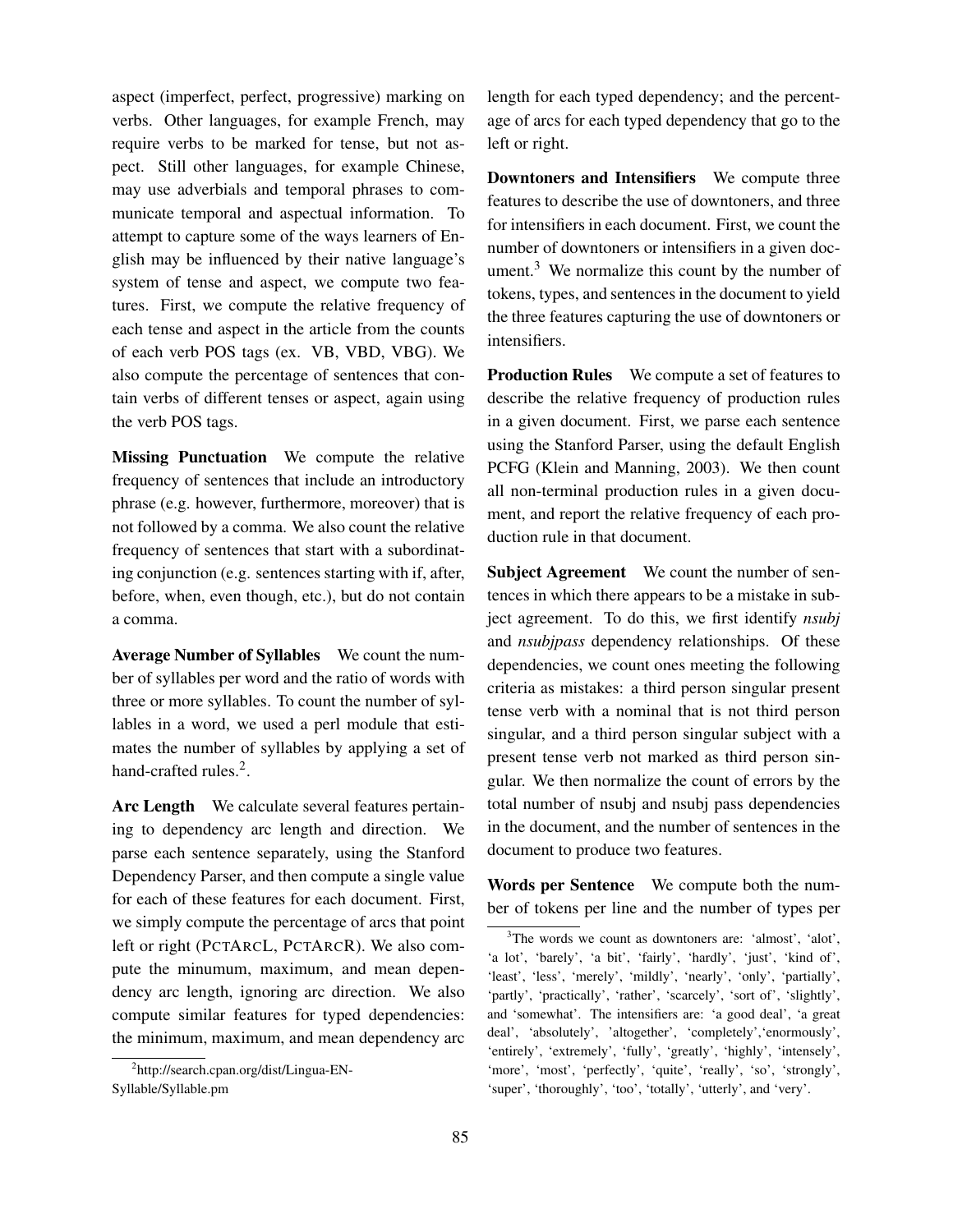line.

Topic Scores We construct an unsupervised topic model for all of the documents using Mallet (Mc-Callum, 2002) with 100 topics, dirichlet hyperparameter reestimation every 10 rounds, and all other options set to default values. We then use the topic weights as features.

Passive Constructions We count the number of times an author uses passive constructions by counting the number of *nsubjpass* dependencies in each document. We normalize this count in two ways to produce two different features: dividing by the number of sentences, and dividing by the total number of nsubj and nsubjpass dependencies.

# 5 Experiments and Results

We used weka (Hall et al., 2009) and libsvm (Chang and Lin, 2011) to run the experiments. The classification was done using an SVM classifier. We experimented with different SVM kernels and different values for the cost parameter. The best performance was achieved with a linear kernel and  $cost = 0.001$ . We trained the model using the combination of the training and the development sets. We submitted the output of the system to the NLI shared task workshop. Our system achieved 43.3% accuracy. Table 1 shows the confusion matrix and the precision, recall, and F-measure for each language. After the NLI submission deadline, we noticed that we our system was not handling the normalization of the features properly which resulted in the poor performance. After fixing the problem, our system achieved 63% accuracy on both test data and 10-fold cross validation on the entire data.

#### 6 Analysis

We did feature analysis on the training and development data sets using the Chi-squared test. Our feature analysis shows that the most important features for the classifier were topic models, character n-grams of all orders, word unigrams and bigrams, POS bigrams, capitalization features, function words, production rules, and arc length. These results are consistent with those presented in previous work done on this task.

Looking at the confusion matrix in Figure 1, we see that Korean and Japanese were the most commonly confused pair of languages. Hindi and Telugu, two languages from the Indian subcontinent, were also often confused. To analyze this further, we did another experiment by training just a binary classifier on Korean and Japanese using the exact same feature set as earlier. We achieved a 10-fold cross validation accuracy of 83.3% on this classification task. Thus, given just these two languages, we were able to obtain high classification accuracy. This suggests that a potentially fruitful strategy for NLI systems might be to fuse often-confused pairs, such as Korean/Japanese and Hindi/Telugu, into singleton classes for the initial run, and then run a second classifier to do a more fine grained classification within these higher level classes.

When doing feature analysis for these two languages, we found that the character bigrams representing the country names were some of the top features used for classification. For example "Kor" occurred as a trigram frequently in essays from native language speakers of Korean. Based on this, we designed a small experiment where we created features corresponding to the country name associated with each native language, e.g., "Korea", "China", "India", "France", etc. For Arabic, we used a list of 22 countries where Arabic is spoken. Just using this feature, we obtained a 10-fold cross validation accuracy of 21.3% on the development set. This suggests that in certain genres, one may be able to leverage information conveying geographical and demographic attributes for NLI.

#### 7 Conclusion

In this paper, we presented a supervised system for the task of Native Language Identification. We describe and motivate several features for this task and report results of supervised classification using these features on a test data set consisting of 11 lan-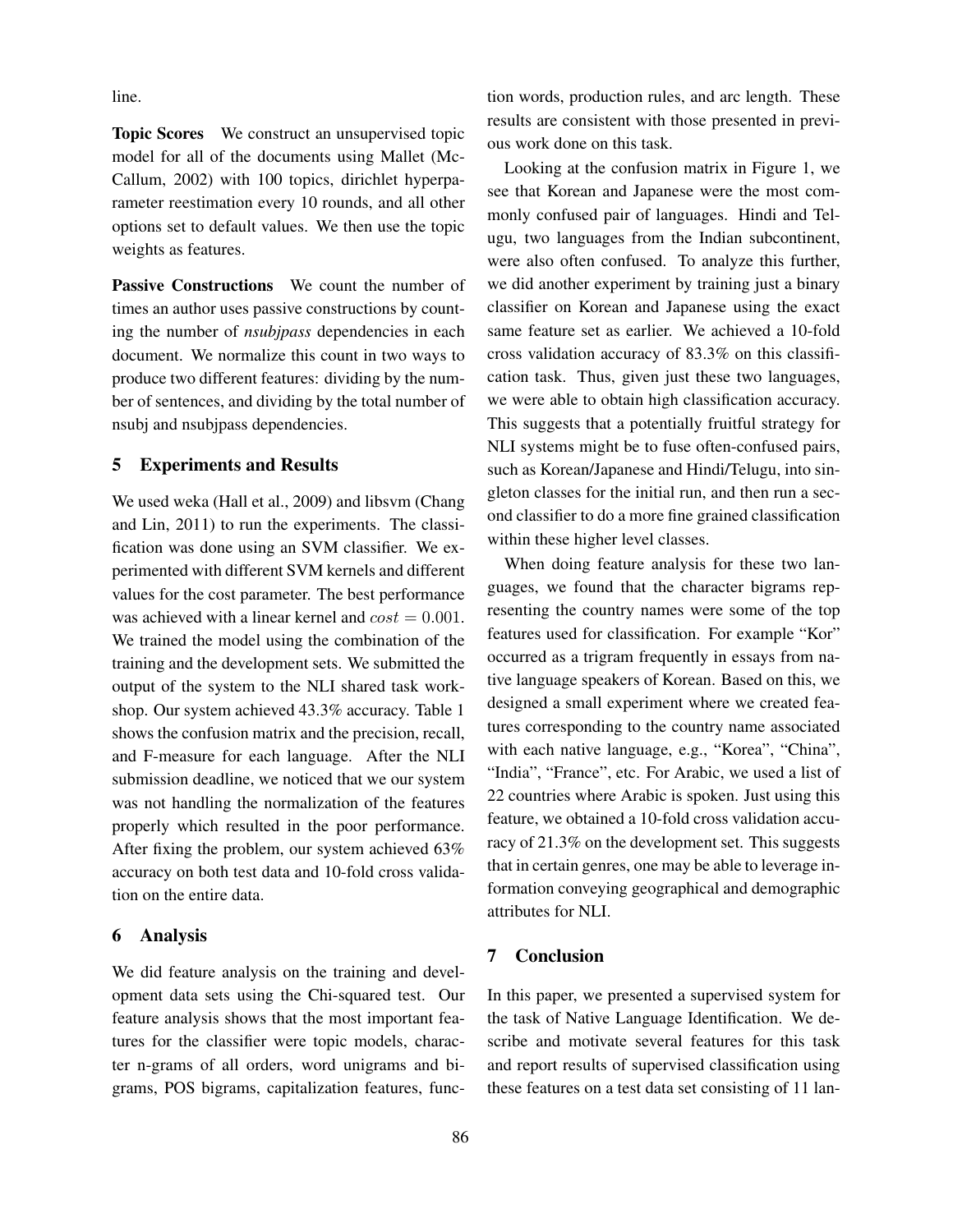|            | <b>ARA</b>          | <b>CHI</b> | <b>FRE</b>   | <b>GER</b> | <b>HIN</b>     | <b>ITA</b>     | <b>JPN</b>     | <b>KOR</b>     | <b>SPA</b> | <b>TEL</b> | <b>TUR</b> | Precision | Recall   | F-measure |
|------------|---------------------|------------|--------------|------------|----------------|----------------|----------------|----------------|------------|------------|------------|-----------|----------|-----------|
| <b>ARA</b> | 41                  | 7          | 8            | 3          | 6              | 2              | 3              | 5              | 10         | $\tau$     | 8          | 44.6%     | 41.0%    | 42.7%     |
| <b>CHI</b> | 6                   | 38         | 5            | 2          | 2              | 8              | 15             | 8              | 3          | 3          | 10         | 40.0%     | 38.0%    | 39.0%     |
| <b>FRE</b> | 8                   | 6          | 43           | 8          |                | 14             | $\overline{2}$ | 4              | 6          |            | 7          | 39.1%     | 43.0%    | 41.0%     |
| <b>GER</b> | 3                   | 3          | 10           | 49         | 4              | 9              |                | 7              | 6          | $\Omega$   | 8          | 54.4%     | 49.0%    | 51.6%     |
| <b>HIN</b> | 5                   | 2          | 6            | 9          | 34             | $\theta$       | 3              |                | 3          | 32         | 5          | 47.9%     | 34.0%    | 39.8%     |
| <b>ITA</b> | 5                   | 3          | 10           | 5          |                | 52             | 2              |                | 17         | 0          | 4          | 46.0%     | 52.0%    | 48.8%     |
| <b>JPN</b> | 3                   | 11         | $\mathbf{0}$ |            |                | 3              | 49             | 26             |            |            | 4          | 37.4%     | 49.0%    | 42.4%     |
| <b>KOR</b> | 2                   | 6          | 6            |            |                | 2              | 35             | 40             |            |            | 5          | 38.1%     | $40.0\%$ | 39.0%     |
| <b>SPA</b> | 4                   | 6          | 14           |            |                | 17             | 6              | $\overline{2}$ | 38         | 0          | 11         | 40.9%     | 38.0%    | 39.4%     |
| TEL        | 9                   | 7          | 3            | 4          | 18             | $\overline{2}$ | $\overline{2}$ | $\overline{2}$ | 2          | 48         | 3          | 51.1%     | 48.0%    | 49.5%     |
| <b>TUR</b> | 6                   | 6          | 5            |            | $\overline{2}$ | 4              | 13             | 9              | 6          |            | 41         | 38.7%     | 41.0%    | 39.8%     |
|            | Accuracy = $43.0\%$ |            |              |            |                |                |                |                |            |            |            |           |          |           |

Table 1: The results of our original submission to the NLI shared task on the test set. These results reflect the performance of the system that does not normalize the features properly

guages provided as part of the NLI shared task. We found that our classifier often confused two pairs of languages that are spoken near one another, but are linguistically unrelated: Hindi/Telugu and Korean/Japanese. We found that we could obtain high classification accuracy on these two pairs of languages using a binary classifier trained on just these pairs. During our feature analysis, we also found that certain features that happened to convey geographical and demographic information were also informative for this task.

#### References

- Ahmed Abbasi and Hsinchun Chen. 2005. Applying authorship analysis to extremist-group web forum messages. *IEEE Intelligent Systems*, 20(5):67–75, September.
- Daniel Blanchard, Joel Tetreault, Derrick Higgins, Aoife Cahill, and Martin Chodorow. 2013. TOEFL11: A Corpus of Non-Native English. Technical report, Educational Testing Service.
- Chih-Chung Chang and Chih-Jen Lin. 2011. LIBSVM: A library for support vector machines. *ACM Transactions on Intelligent Systems and Technology*, 2:27:1– 27:27.
- Carole E. Chaski. 2005. Who's at the keyboard: Authorship attribution in digital evidence investigations. *International Journal of Digital Evidence*, 4:2005.
- Eugene Garfield. 1964. Can citation indexing be automated?
- Mark Hall, Eibe Frank, Geoffrey Holmes, Bernhard Pfahringer, Peter Reutemann, and Ian H. Witten. 2009. The weka data mining software: an update. *SIGKDD Explor. Newsl.*, 11(1):10–18.
- Mark Johnson, Thomas L. Griffiths, and Sharon Goldwater. 2007. Adaptor grammars: A framework for specifying compositional nonparametric bayesian models. *Advances in neural information processing systems*, 19:641.
- Dan Klein and Christopher D Manning. 2003. Accurate unlexicalized parsing. In *Proceedings of the 41st Annual Meeting on Association for Computational Linguistics-Volume 1*, pages 423–430. Association for Computational Linguistics.
- Ekaterina Kochmar. 2011. *Identification of a Writer's Native Langauge by Error Analysis*. Ph.D. thesis.
- Moshe Koppel, Jonathan Schler, and Kfir Zigdon. 2005. Determining an author's native language by mining a text for errors. In *Proceedings of the eleventh ACM SIGKDD international conference on Knowledge discovery in data mining*, pages 624–628, Chicago, IL. ACM.
- Moshe Koppel, Jonathan Schler, and Shlomo Argamon. 2008. Computational methods in authorship attribution. *Journal of the American Society for information Science and Technology*, 60(1):9–26.
- Andrew Kachites McCallum. 2002. Mallet: A machine learning for language toolkit. http://mallet.cs.umass.edu.
- Frederick Mosteller and David L. Wallace. 1964. *Inference and Disputed Authorship: The Federalist Papers*. Addison-Wesley, Reading, Mass.
- Joel Tetreault, Daniel Blanchard, and Aoife Cahill. 2013. A report on the first native language identification shared task. In *Proceedings of the Eighth Workshop*